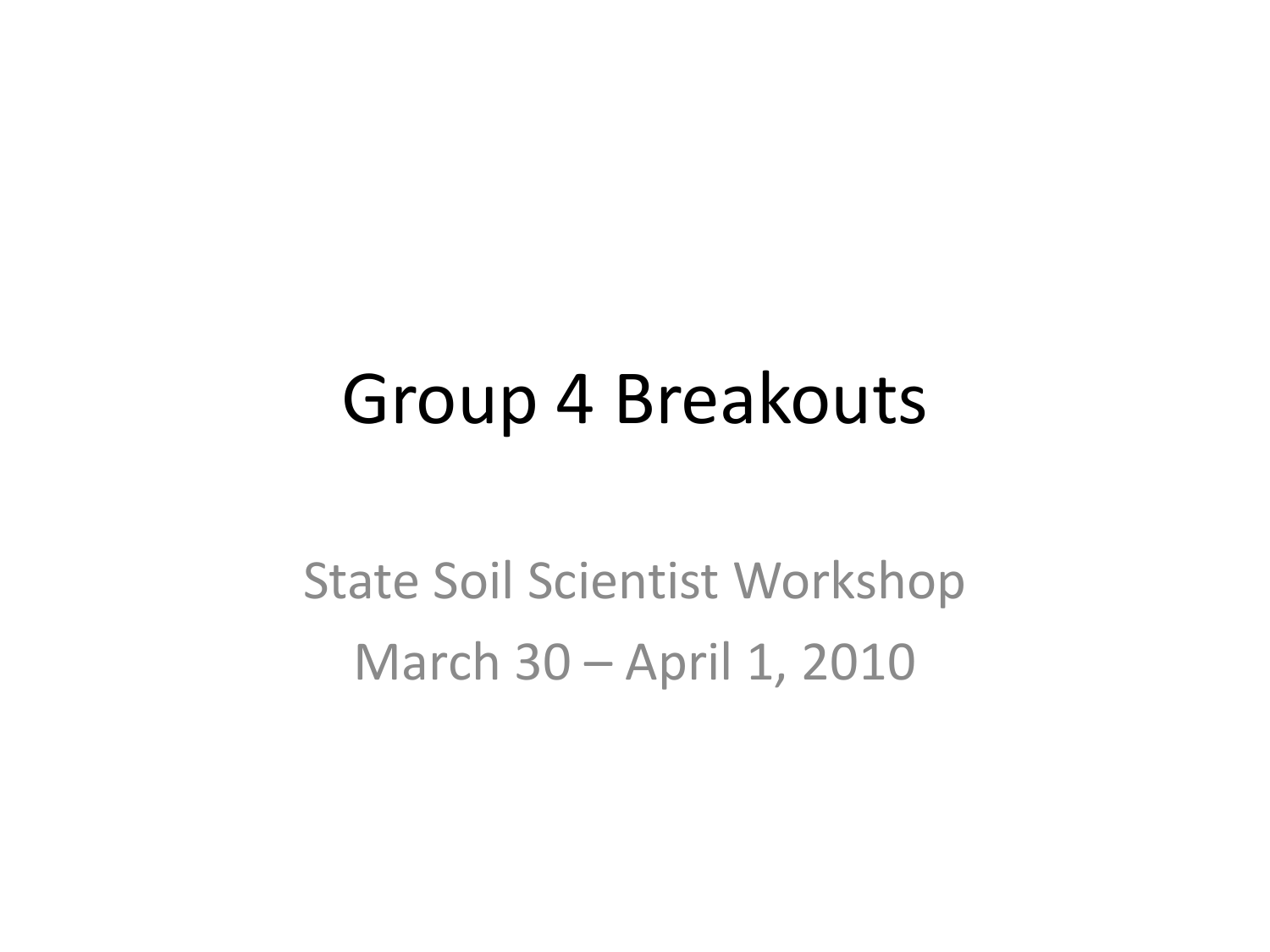# Group 4 Breakouts

Managing Subaqueous Soils

- Soil Survey Area designations
	- set up new areas
		- need to keep "NRI acres" mapping separate from "new acres"
		- need to deliver appropriate interpretations; easiest to do by SSA
- Will be additional discussions; lots of other aspects have not been appropriately considered, but this will take time and states may want to post data before decisions are complete
	- base map needs, inconsistent handling of coastal political boundaries, vertex problems in Web Soil Survey
	- Contact Jon or me if you want to report subaqueous soils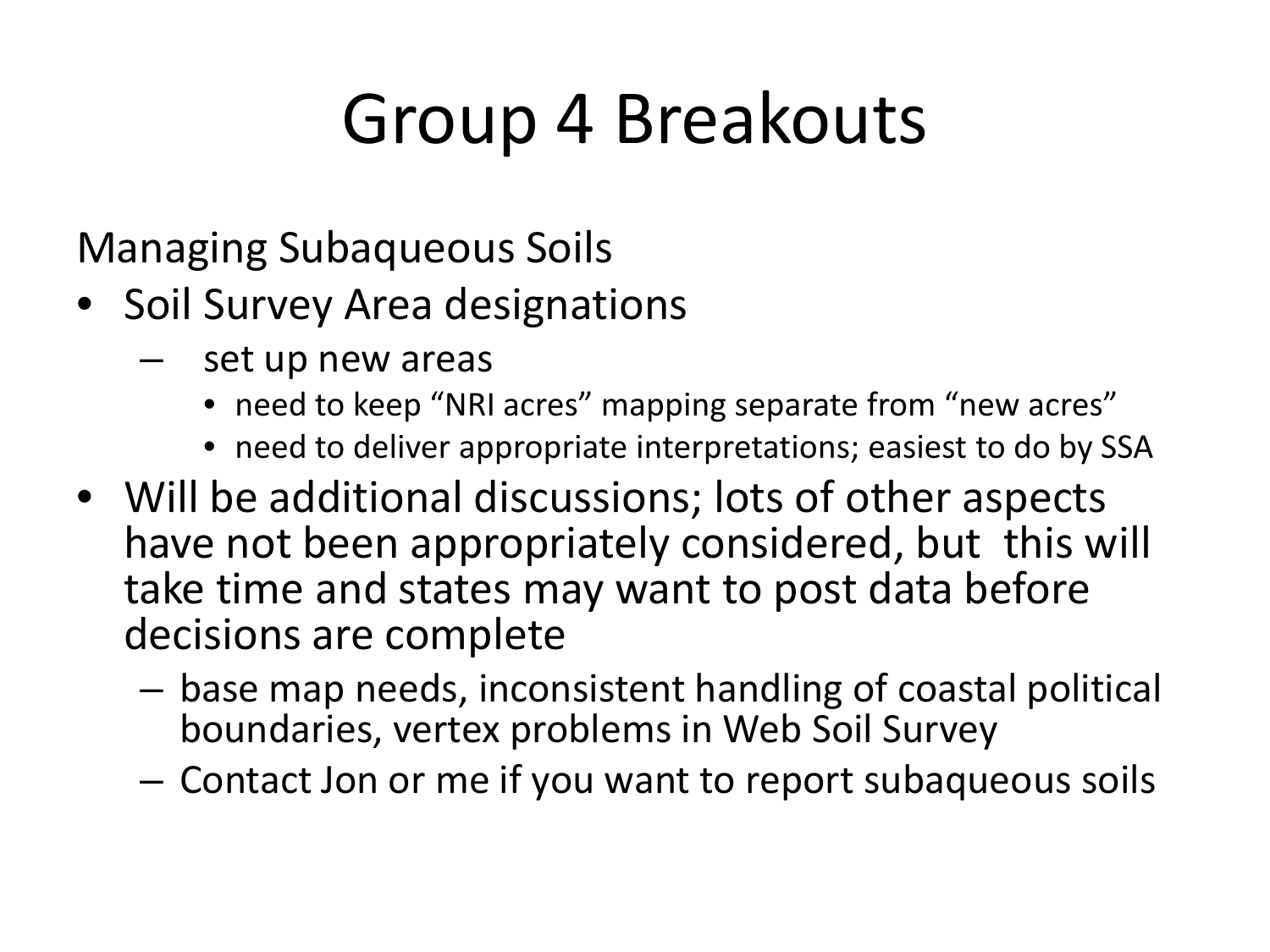# Group 4 Breakouts

Progress Reporting

- State performance targets have been established based on the administration of the MLRA Soil Survey Areas.
- Program Manager Estimates will be sent out
- States should enter one value for each reporting transaction, combining both initial and update acres.
- Any progress for years prior to 2010 that has not been entered in NASIS, such as update acres for FY 2009, should be entered into NASIS by September 24, 2010.
- In 2011 Progress will be entered in NASIS and fed to PRS